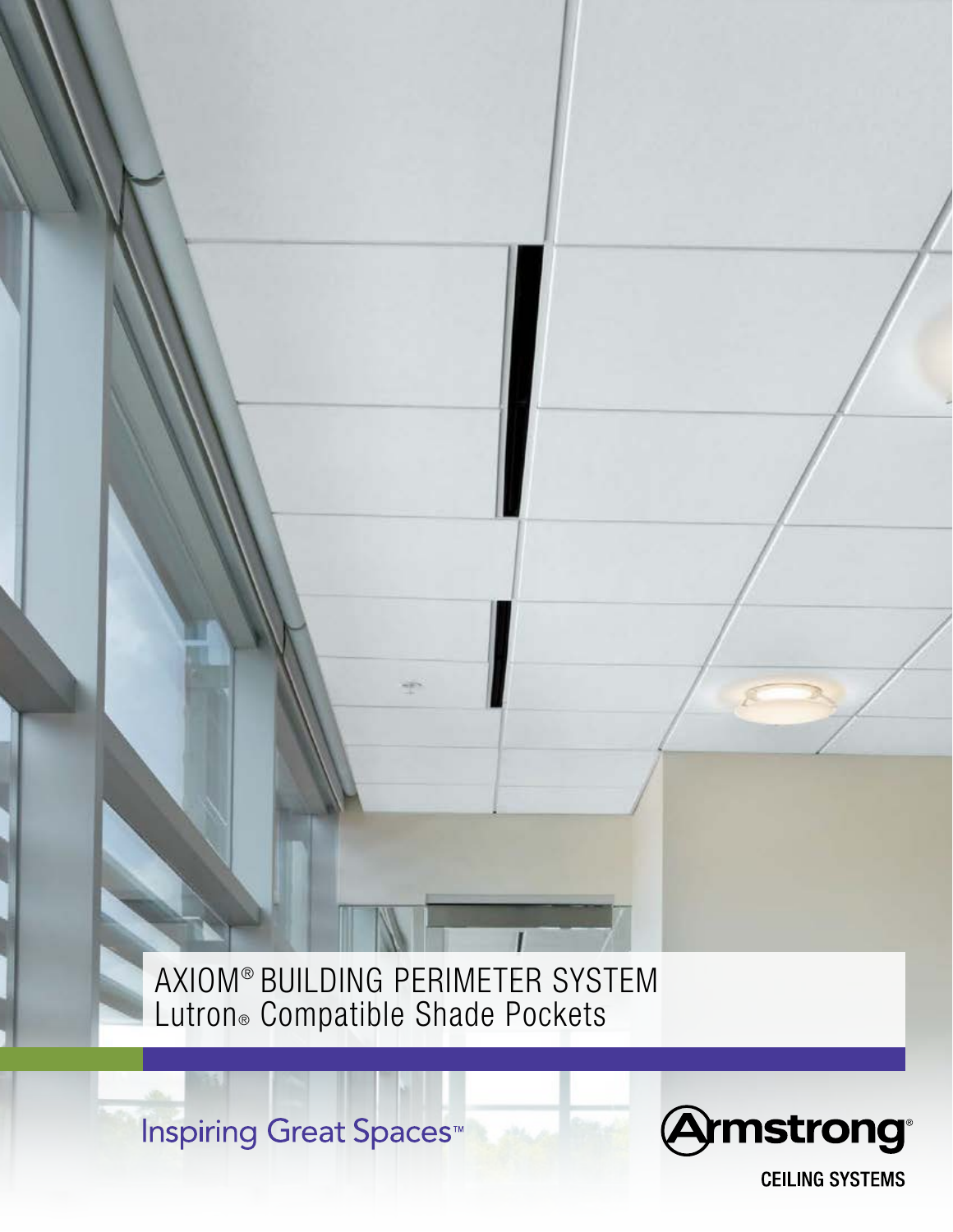# seamless integration

Now, there's a new integrated pocket and shading solution for building perimeter systems, thanks to a collaboration between Armstrong and Lutron. This pre-engineered solution provides superior aesthetics, performance, and the most advanced shading solution on the market today.

### WHY CONSIDER THIS SOLUTION?

#### ARCHITECTS:

- Easy to specify pre-engineered pocket and shade solution
- Provides seamless integration to acoustical or drywall ceilings
- Industry-leading aesthetics
- Best in class performance
- Seismic code compliant

### CONTRACTORS:

- Reduces risk and eliminates guesswork
- Installs as part of a complete ceiling solution
- Faster system installation gets you on and off the job quicker
- Integrated sub-brackets make shade installation easier
- Lower cost of installation



### PROBLEM

In the past, ceilings, pockets, and shades required coordination between multiple trades – leading to higher cost installations and unreliable finished visual.

© Halkin Photography Photo © Halkin Photography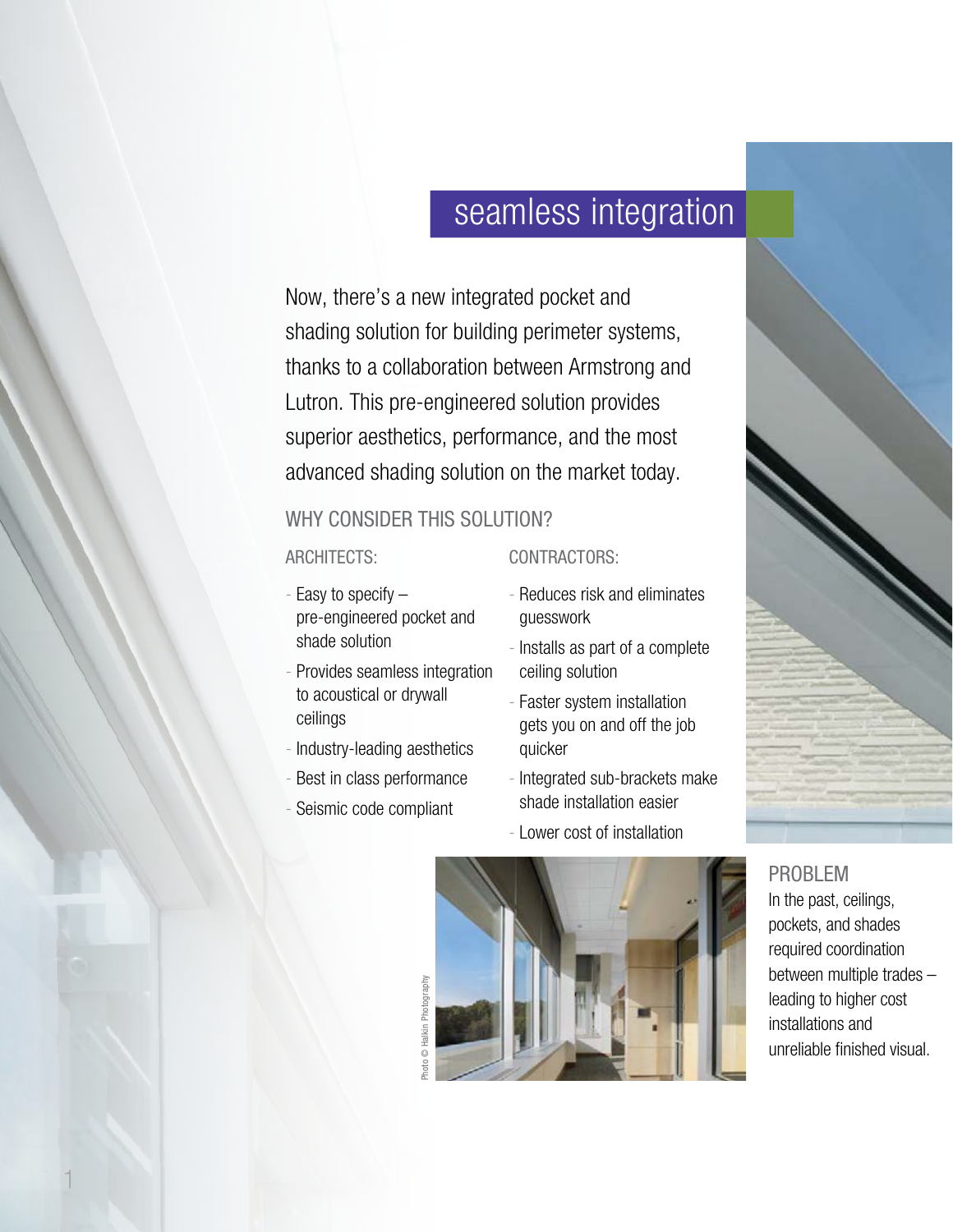

### **SOLUTION**

This pre-engineered solution provides seamless integration between the ceiling and shade pockets, making specification simple and installation fast, easy, and low cost.

INTEGRATED Shade Pockets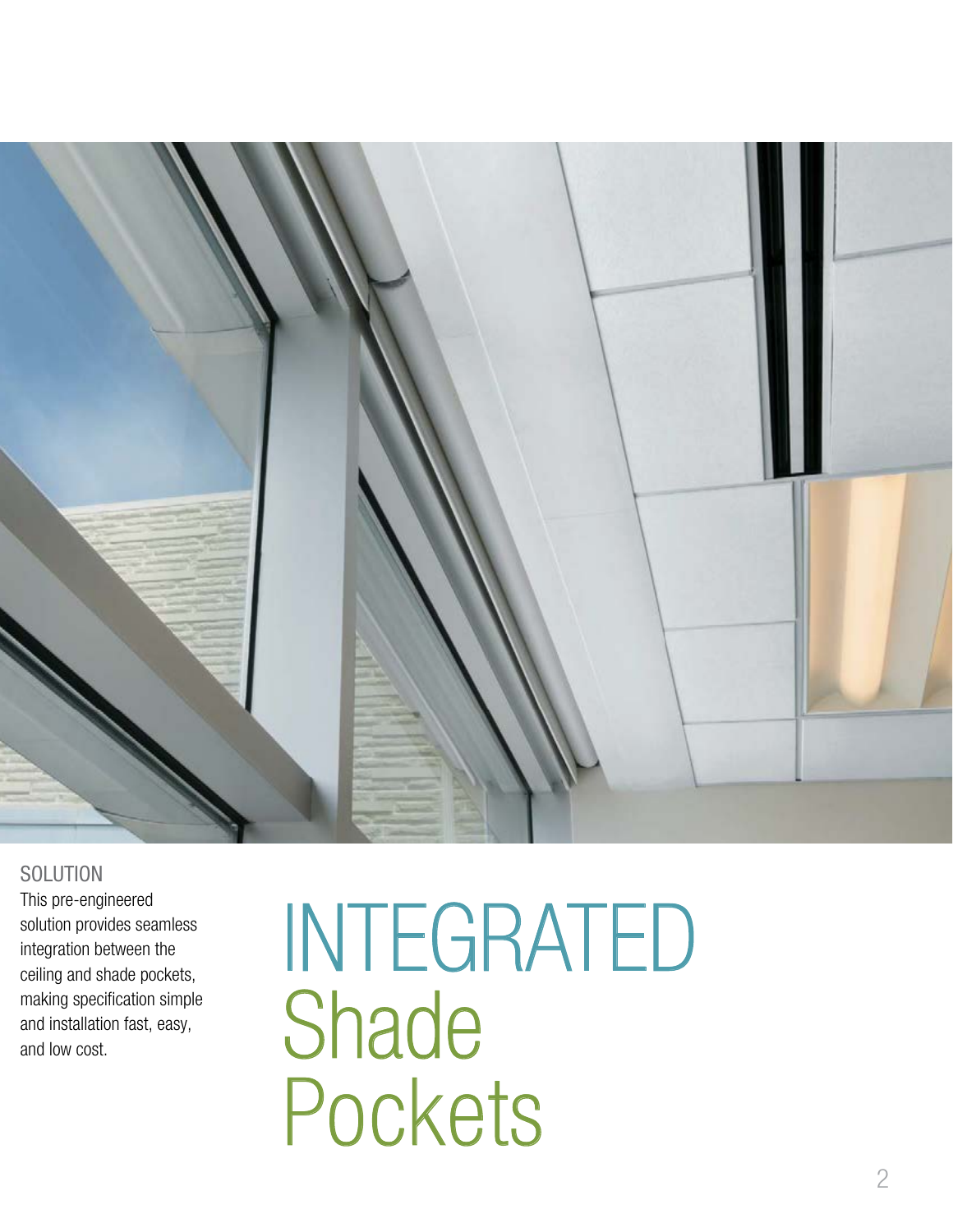# Armstrong® pockets

Lutron Compatible Shade Pockets:

- Install 12 times faster than drywall pockets and twice as fast as traditional pockets
- Integrate with drywall and acoustical suspension systems like no other pocket can for perfect fit and finish
- Engineered specifically for Lutron Sivoia® QS Roller 100/150/300 shades
- Designed with an integral sub-bracket and wire harness, making Lutron shade installation easier

![](_page_3_Picture_6.jpeg)

Also available for drywall installations

![](_page_3_Figure_8.jpeg)

#### Popular Pocket Configurations

![](_page_3_Figure_10.jpeg)

![](_page_3_Picture_12.jpeg)

Three-sided Lutron Compatible Shade Pocket Three-sided Exposed Lutron Compatible Shade Pocket Three-sided Seismic Lutron Compatible Shade Pocket

Specify this Look (Division 9, Cross Reference Division 12)

| <b>Item Number</b>        | Description                                    |
|---------------------------|------------------------------------------------|
| <b>AXP355L</b>            | 3-Sided Lutron Compatible Shade Pocket         |
| <b>AX4SPLICE</b>          | Axiom <sup>®</sup> Splice Plate with Setscrews |
| AXTBC                     | Axiom T-Bar Connector Clip                     |
| <b>Provided by Lutron</b> | Lutron Integrated Bracket for Axiom            |
| <b>Provided by Lutron</b> | Lutron Integrated Wire Harness for Axiom       |

# for Axiom

![](_page_3_Picture_17.jpeg)

![](_page_3_Figure_18.jpeg)

![](_page_3_Figure_19.jpeg)

![](_page_3_Picture_20.jpeg)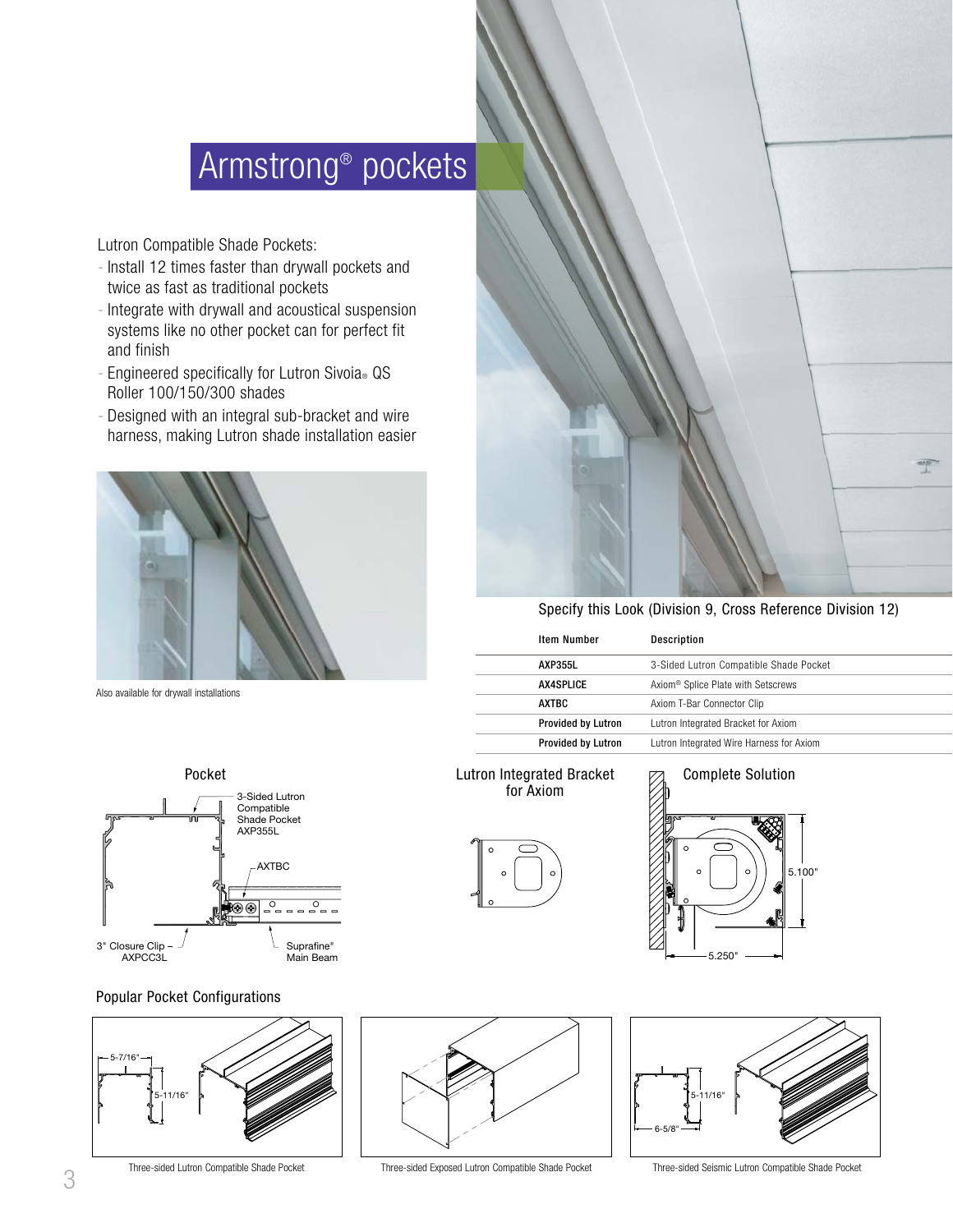![](_page_4_Picture_0.jpeg)

# Lutron shades

Lutron is the global leader in automated shading solutions, offering the most advanced, innovative daylight control for commercial spaces.

![](_page_4_Picture_3.jpeg)

#### Lutron Performance Shading Advisor

- Select optimal solar screen fabric
- Select pocket based on your fabric roll-up diameter
- Save projects and order fabric samples
- Generate reports and specifications based on selected product

![](_page_4_Picture_9.jpeg)

### Lutron Performance Shading Solutions Binder

After selecting a few optimal fabrics, see the "Category" field to find the fabric in the corresponding deck within the binder.

![](_page_4_Picture_12.jpeg)

Spec Grade Solar Screens (THEIA™ Compliant Fabrics)

![](_page_4_Picture_14.jpeg)

Sustainable Solar Screens

General Purpose Solar Screens

![](_page_4_Picture_16.jpeg)

**Blackouts** 

### Lutron Shade Configuration Tool (SCT)

Within Lutron's SCT, choose shades from the Roller 100/150/300 product lines to work with the Axiom® pocket for Lutron shades.

Find these tools at www.performanceshadingadvisor.com

![](_page_4_Picture_21.jpeg)

#### Specify this Performance (Division 12, Cross Reference Division 9)

#### Description

Quantum® with Hyperion™ Solar-Adaptive Shading System

Radio Window<sub>™</sub> Sensor

Sivoia® QS Roller Shades

Lutron Compatible Shade Pocket lineals with Lutron Roller 100™ Product Family

### Compatible Roller Shades

#### Roller 100

Roller 150<sub>™</sub>

![](_page_4_Figure_31.jpeg)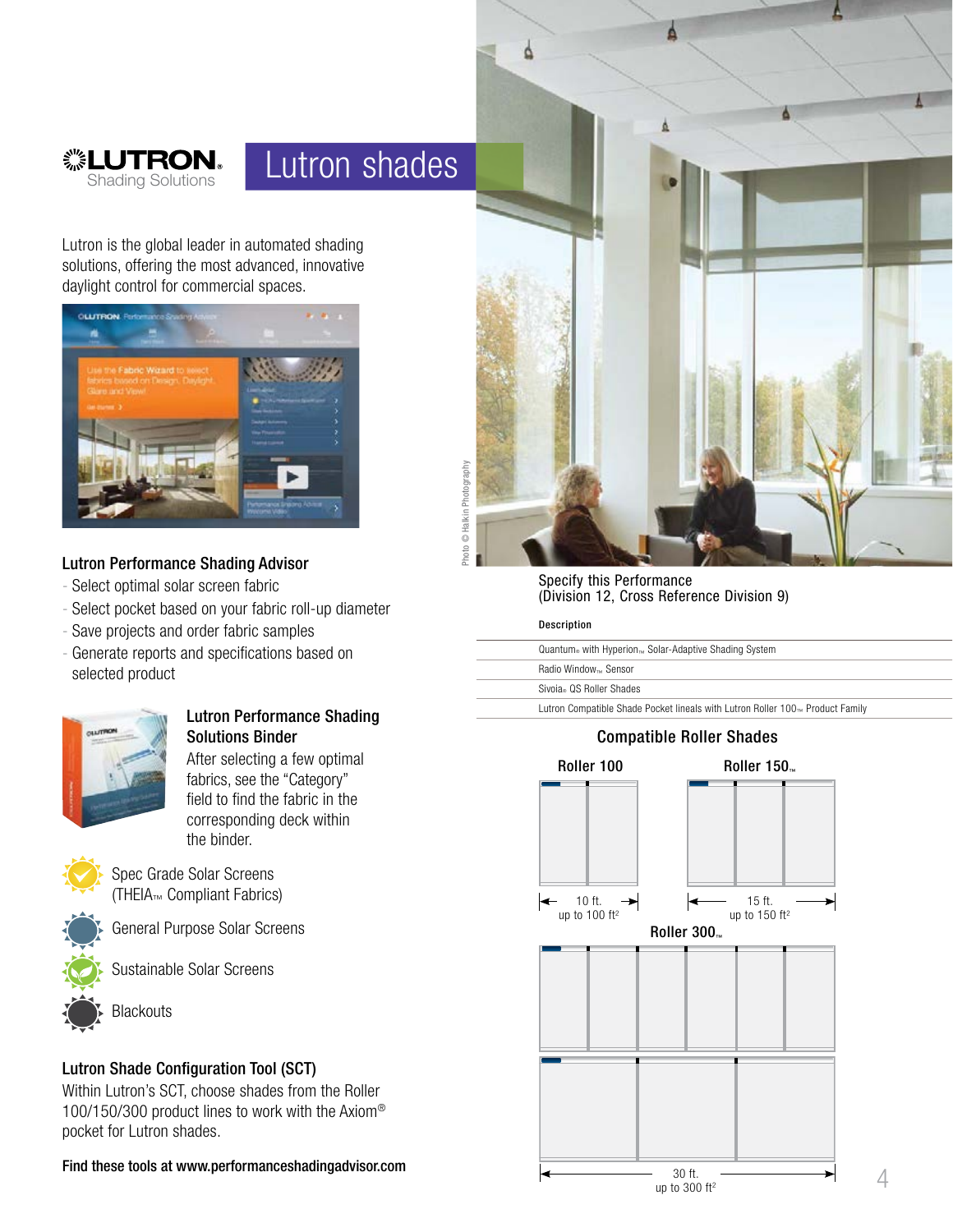# Ensure Compatibility When Specifying

# Lutron Compatible Shade Pocket Step 1

**Select pocket type**  $-$  3-sided pocket to acoustical or drywall, seismic pocket, or exposed pocket.

# Lutron Performance Shade

### Step 1

Select shade fabric – Consider the needs of the space when choosing a fabric.

![](_page_5_Picture_6.jpeg)

# Step 2

Select framing method - The AXP355L Acoustical/Drywall pocket can be attached to the wall or can be framed against the wall using studs every 48" on center. The exposed pocket can be attached to the wall or conventional stud framing from above.

# Step 2

Select drive unit and top treatment – The drive and top treatment differ depending upon the size of the window and the architecture of the building.

### Step 3

Select Closure Clip - The AXPCC3L is a 3" closure clip designed with a screw slot and tether option for attachment. A standard 2" closure clip (AXPCC2) is also available.

# Step 4

#### Select coordinating suspension system –

Axiom® pockets can attach to any Armstrong® suspension system with coordinating panels or can be installed with Armstrong drywall grid systems.

# Step 5

Specify Division 9 - Cross reference Division 12

# Step 3

Select power supply – Choose from several options for powering a shade, depending upon the number and placement of shades in the space.

# Step 4

![](_page_5_Picture_21.jpeg)

Select controls – Shade controls range from personal wireless remote controls to publicly accessible wall-mounted keypads to a completely automated system.

# Step 5

Specify Division 12 - Cross reference Division 9

To ensure roll-up diameter of the Lutron fabric and compatibility with the right Armstrong® pocket, visit www.performanceshadingadvisor.com

![](_page_5_Picture_26.jpeg)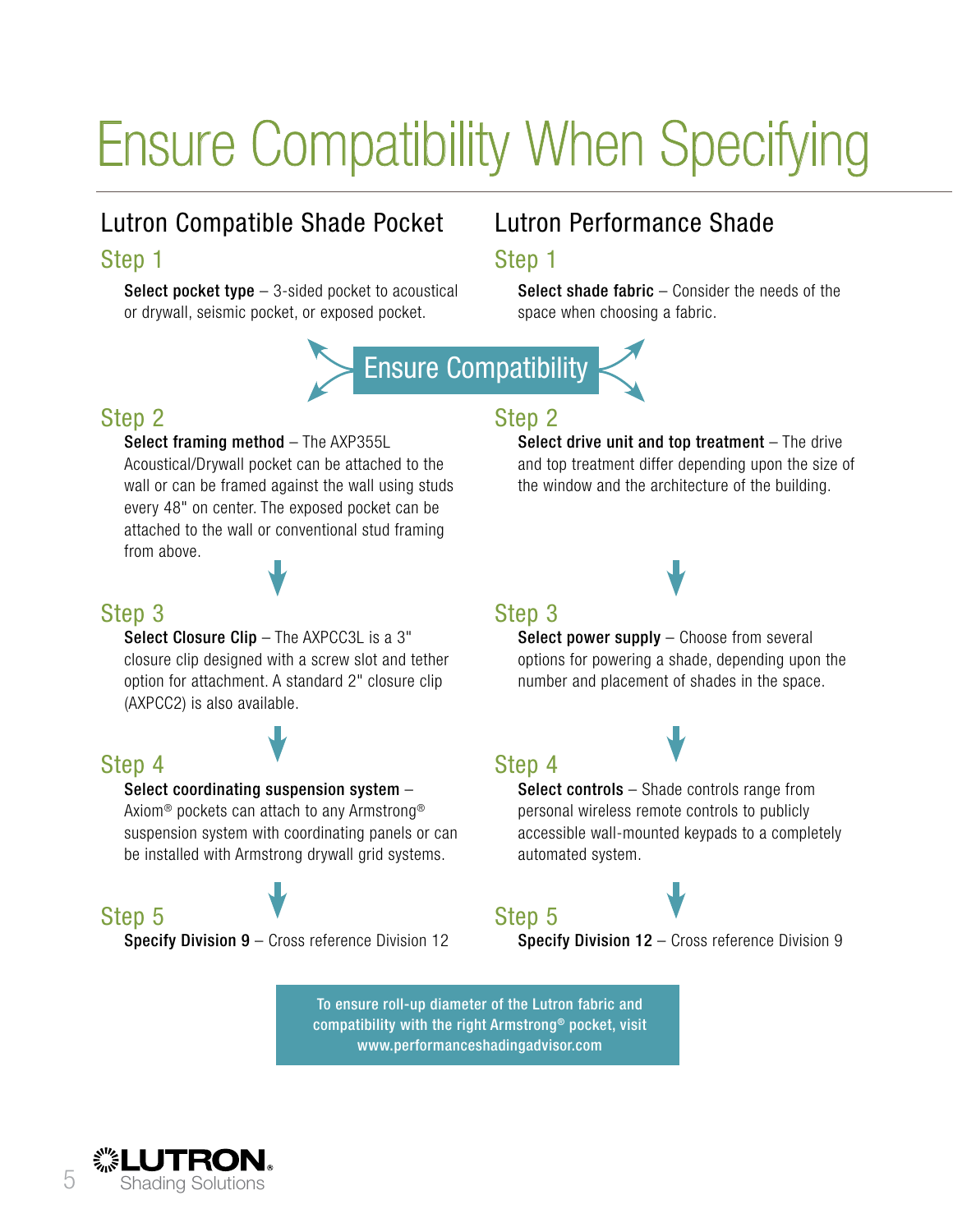# The Perfect Solution for Your Ceiling Design Lutron Compatible Shade Pockets

| <b>Item Number</b>                                            | Description                                                                                                                                                                                                                                                                                              | <b>Dimensions</b><br>(Inches) | Length                   |
|---------------------------------------------------------------|----------------------------------------------------------------------------------------------------------------------------------------------------------------------------------------------------------------------------------------------------------------------------------------------------------|-------------------------------|--------------------------|
|                                                               | Three-sided Lutron Compatible Shade Pockets and Accessories                                                                                                                                                                                                                                              |                               |                          |
| factory- or field-cut miters to match approved shop drawings. | Axiom® Building Perimeter Pocket: Pre-engineered 10' (120") aluminum pocket formed with distinct architectural detail; special bosses to accept<br>T-Bar Connector Clip and Splice Plates to provide positive mechanical lock with no visible fasteners; factory-finished to match approved samples; and |                               |                          |
| <b>AXP355L</b>                                                | 3-Sided Lutron Compatible Shade Pocket                                                                                                                                                                                                                                                                   | 5 x 5"                        | 120"                     |
| <b>AXP355LS</b>                                               | 3-Sided Seismic Lutron Compatible Shade Pocket                                                                                                                                                                                                                                                           | 5 x 5"                        | 120"                     |
| AXP355LE<br>AXP355LE__ +                                      | 3-Sided Exposed Lutron Compatible Shade Pocket<br>3-Sided Exposed Lutron Compatible Shade Pocket, colors                                                                                                                                                                                                 | 5 x 5"                        | 120"                     |
| AXPCC3L<br>AXPCC3L_+                                          | 3" Shade Closure Clip<br>3" Shade Closure Clip, colors                                                                                                                                                                                                                                                   | 5 x 5"                        | 120"                     |
| AXP355LEEC<br>$AXP355LEEC$ <sub>__</sub> $\bullet$            | Lutron Exposed End Cap<br>Lutron Exposed End Cap, colors                                                                                                                                                                                                                                                 | 5 x 5"                        |                          |
| AXP355LECR                                                    | Lutron End Cap, right                                                                                                                                                                                                                                                                                    | 5 x 5"                        | L,                       |
| AXP355LECL                                                    | Lutron End Cap, left                                                                                                                                                                                                                                                                                     | 5 x 5"                        | $\overline{\phantom{0}}$ |
| AXP355LSECR                                                   | Lutron Seismic End Cap, right                                                                                                                                                                                                                                                                            | 5 x 5"                        | L,                       |
| AXP355LSECL                                                   | Lutron Seismic End Cap, left                                                                                                                                                                                                                                                                             | 5 x 5"                        |                          |
| AXPWCCP2                                                      | Axiom Wall Clip                                                                                                                                                                                                                                                                                          | 2 x 1/2"                      | 2"                       |
| AX4SPLICE                                                     | Axiom Splice Plate with Setscrews                                                                                                                                                                                                                                                                        |                               | 8"                       |
| AXTBC                                                         | Axiom T-Bar Connector Clip                                                                                                                                                                                                                                                                               |                               |                          |

◆ Add the 2-letter color suffix to the item number when specifying or ordering (Example: AXP355LEXX <u>B L</u>)

Custom options are also available. Ask your Armstrong representative.

![](_page_6_Picture_4.jpeg)